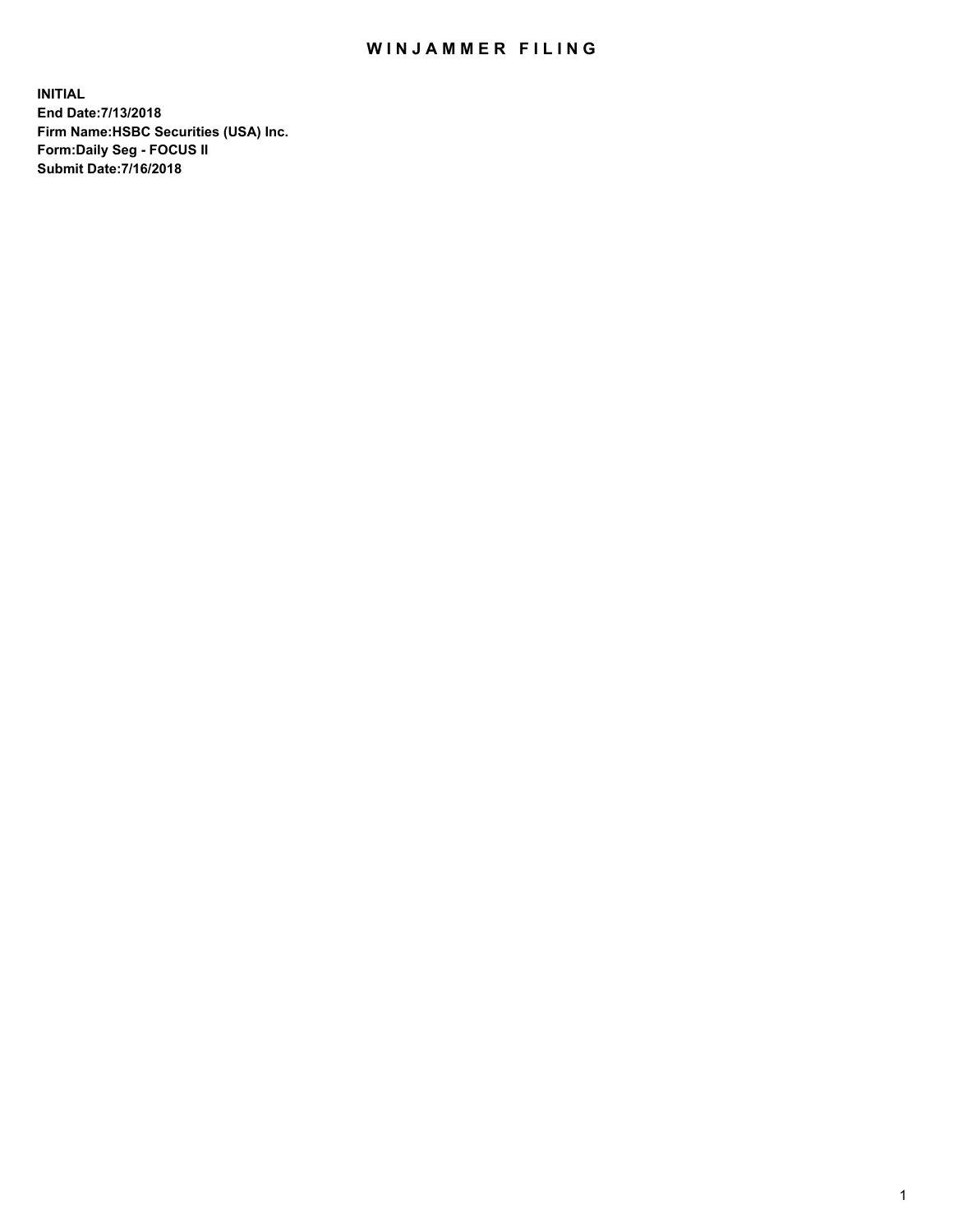**INITIAL End Date:7/13/2018 Firm Name:HSBC Securities (USA) Inc. Form:Daily Seg - FOCUS II Submit Date:7/16/2018 Daily Segregation - Cover Page**

| Name of Company                                                                                                                                                                                                                                                                                                                | <b>HSBC Securities (USA) Inc.</b>                                          |
|--------------------------------------------------------------------------------------------------------------------------------------------------------------------------------------------------------------------------------------------------------------------------------------------------------------------------------|----------------------------------------------------------------------------|
| <b>Contact Name</b>                                                                                                                                                                                                                                                                                                            | <b>Michael Vacca</b>                                                       |
| <b>Contact Phone Number</b>                                                                                                                                                                                                                                                                                                    | 212-525-7951                                                               |
| <b>Contact Email Address</b>                                                                                                                                                                                                                                                                                                   | michael.vacca@us.hsbc.com                                                  |
| FCM's Customer Segregated Funds Residual Interest Target (choose one):<br>a. Minimum dollar amount: : or<br>b. Minimum percentage of customer segregated funds required:% ; or<br>c. Dollar amount range between: and; or<br>d. Percentage range of customer segregated funds required between:% and%.                         | 147,000,000<br>$\overline{\mathbf{0}}$<br>0 <sub>0</sub><br>0 <sub>0</sub> |
| FCM's Customer Secured Amount Funds Residual Interest Target (choose one):<br>a. Minimum dollar amount: ; or<br>b. Minimum percentage of customer secured funds required:%; or<br>c. Dollar amount range between: and; or<br>d. Percentage range of customer secured funds required between:% and%.                            | 25,000,000<br><u>0</u><br>0 <sub>0</sub><br>00                             |
| FCM's Cleared Swaps Customer Collateral Residual Interest Target (choose one):<br>a. Minimum dollar amount: ; or<br>b. Minimum percentage of cleared swaps customer collateral required:% ; or<br>c. Dollar amount range between: and; or<br>d. Percentage range of cleared swaps customer collateral required between:% and%. | 95,000,000<br><u>0</u><br>00<br>0 <sub>0</sub>                             |

Attach supporting documents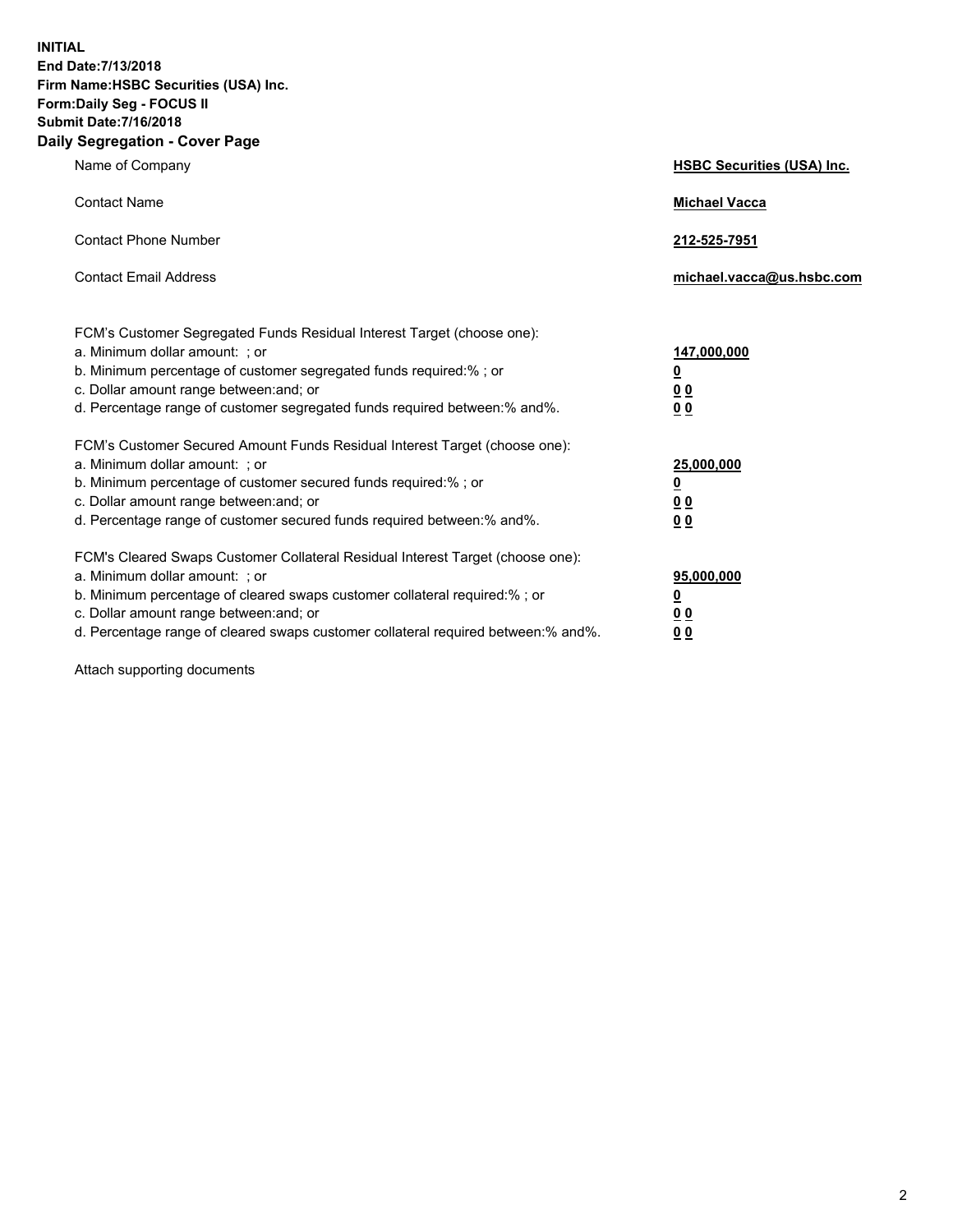**INITIAL End Date:7/13/2018 Firm Name:HSBC Securities (USA) Inc. Form:Daily Seg - FOCUS II Submit Date:7/16/2018 Daily Segregation - Secured Amounts**

## Foreign Futures and Foreign Options Secured Amounts Amount required to be set aside pursuant to law, rule or regulation of a foreign government or a rule of a self-regulatory organization authorized thereunder **0** [7305] 1. Net ledger balance - Foreign Futures and Foreign Option Trading - All Customers A. Cash **122,090,992** [7315] B. Securities (at market) **73,345,503** [7317] 2. Net unrealized profit (loss) in open futures contracts traded on a foreign board of trade **-12,364,466** [7325] 3. Exchange traded options a. Market value of open option contracts purchased on a foreign board of trade **0** [7335] b. Market value of open contracts granted (sold) on a foreign board of trade **0** [7337] 4. Net equity (deficit) (add lines 1. 2. and 3.) **183,072,029** [7345] 5. Account liquidating to a deficit and account with a debit balances - gross amount **487,979** [7351] Less: amount offset by customer owned securities **-487,838** [7352] **141** [7354] 6. Amount required to be set aside as the secured amount - Net Liquidating Equity Method (add lines 4 and 5) **183,072,170** [7355] 7. Greater of amount required to be set aside pursuant to foreign jurisdiction (above) or line 6. **183,072,170** [7360] FUNDS DEPOSITED IN SEPARATE REGULATION 30.7 ACCOUNTS 1. Cash in banks A. Banks located in the United States **116,997,485** [7500] B. Other banks qualified under Regulation 30.7 **0** [7520] **116,997,485** [7530] 2. Securities A. In safekeeping with banks located in the United States **29,709,424** [7540] B. In safekeeping with other banks qualified under Regulation 30.7 **0** [7560] **29,709,424** [7570] 3. Equities with registered futures commission merchants A. Cash **0** [7580] B. Securities **0** [7590] C. Unrealized gain (loss) on open futures contracts **0** [7600] D. Value of long option contracts **0** [7610] E. Value of short option contracts **0** [7615] **0** [7620] 4. Amounts held by clearing organizations of foreign boards of trade A. Cash **0** [7640] B. Securities **0** [7650] C. Amount due to (from) clearing organization - daily variation **0** [7660] D. Value of long option contracts **0** [7670] E. Value of short option contracts **0** [7675] **0** [7680] 5. Amounts held by members of foreign boards of trade A. Cash **43,904,337** [7700] B. Securities **43,636,079** [7710] C. Unrealized gain (loss) on open futures contracts **-12,364,466** [7720] D. Value of long option contracts **0** [7730] E. Value of short option contracts **0** [7735] **75,175,950** [7740] 6. Amounts with other depositories designated by a foreign board of trade **0** [7760] 7. Segregated funds on hand **0** [7765] 8. Total funds in separate section 30.7 accounts **221,882,859** [7770] 9. Excess (deficiency) Set Aside for Secured Amount (subtract line 7 Secured Statement Page 1 from Line 8) **38,810,689** [7380] 10. Management Target Amount for Excess funds in separate section 30.7 accounts **25,000,000** [7780] 11. Excess (deficiency) funds in separate 30.7 accounts over (under) Management Target **13,810,689** [7785]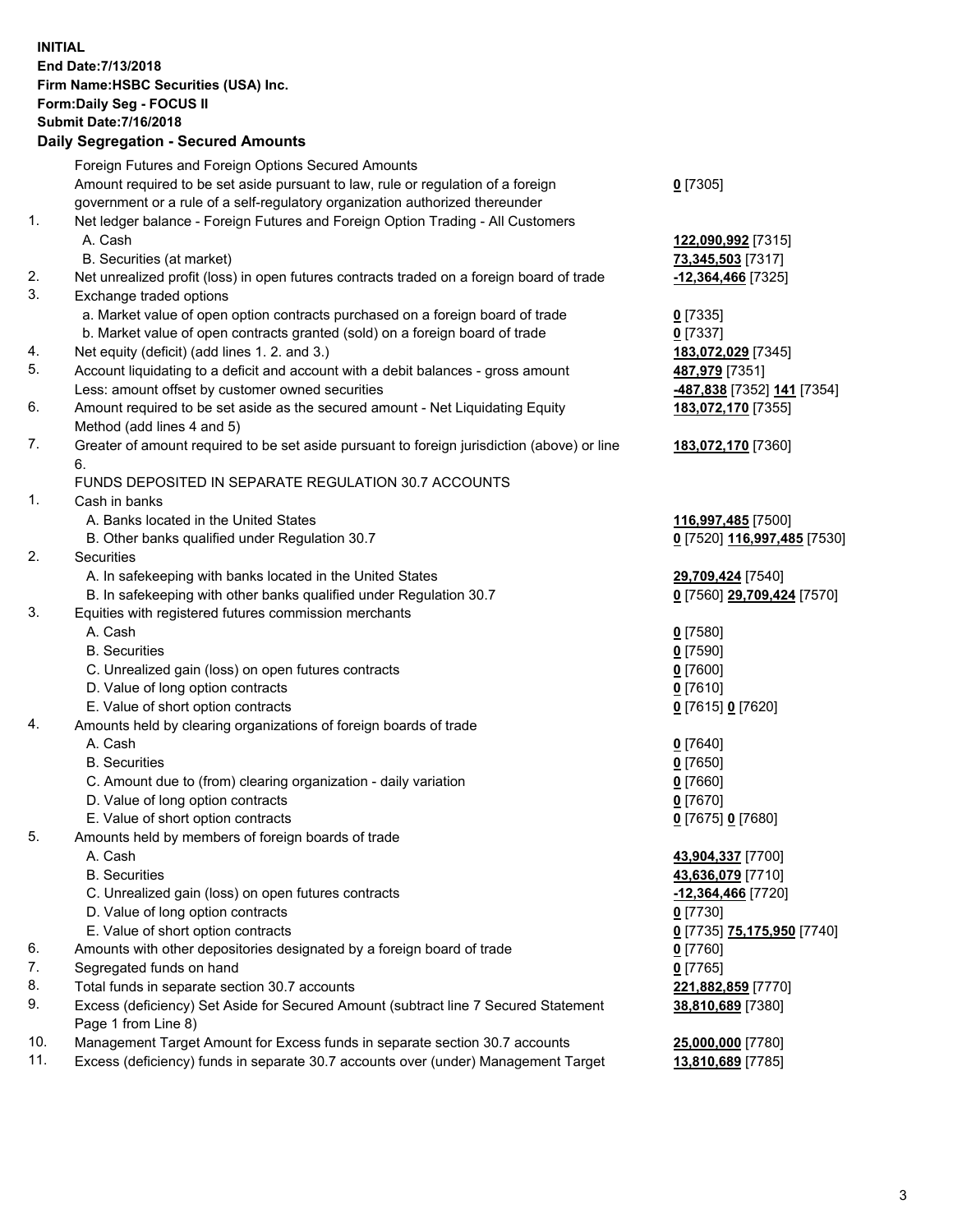**INITIAL End Date:7/13/2018 Firm Name:HSBC Securities (USA) Inc. Form:Daily Seg - FOCUS II Submit Date:7/16/2018 Daily Segregation - Segregation Statement** SEGREGATION REQUIREMENTS(Section 4d(2) of the CEAct) 1. Net ledger balance A. Cash **134,223,305** [7010] B. Securities (at market) **1,611,349,625** [7020] 2. Net unrealized profit (loss) in open futures contracts traded on a contract market **251,332,927** [7030] 3. Exchange traded options A. Add market value of open option contracts purchased on a contract market **254,301,755** [7032] B. Deduct market value of open option contracts granted (sold) on a contract market **-116,836,011** [7033] 4. Net equity (deficit) (add lines 1, 2 and 3) **2,134,371,601** [7040] 5. Accounts liquidating to a deficit and accounts with debit balances - gross amount **9,878,568** [7045] Less: amount offset by customer securities **-9,844,704** [7047] **33,864** [7050] 6. Amount required to be segregated (add lines 4 and 5) **2,134,405,465** [7060] FUNDS IN SEGREGATED ACCOUNTS 7. Deposited in segregated funds bank accounts A. Cash **25,668,565** [7070] B. Securities representing investments of customers' funds (at market) **0** [7080] C. Securities held for particular customers or option customers in lieu of cash (at market) **392,844,100** [7090] 8. Margins on deposit with derivatives clearing organizations of contract markets A. Cash **504,287,792** [7100] B. Securities representing investments of customers' funds (at market) **0** [7110] C. Securities held for particular customers or option customers in lieu of cash (at market) **1,174,829,800** [7120] 9. Net settlement from (to) derivatives clearing organizations of contract markets **7,675,978** [7130] 10. Exchange traded options A. Value of open long option contracts **254,301,755** [7132] B. Value of open short option contracts **-116,836,011** [7133] 11. Net equities with other FCMs A. Net liquidating equity **8,232,642** [7140] B. Securities representing investments of customers' funds (at market) **0** [7160] C. Securities held for particular customers or option customers in lieu of cash (at market) **0** [7170] 12. Segregated funds on hand **43,675,725** [7150] 13. Total amount in segregation (add lines 7 through 12) **2,294,680,346** [7180] 14. Excess (deficiency) funds in segregation (subtract line 6 from line 13) **160,274,881** [7190] 15. Management Target Amount for Excess funds in segregation **147,000,000** [7194] **13,274,881** [7198]

16. Excess (deficiency) funds in segregation over (under) Management Target Amount Excess